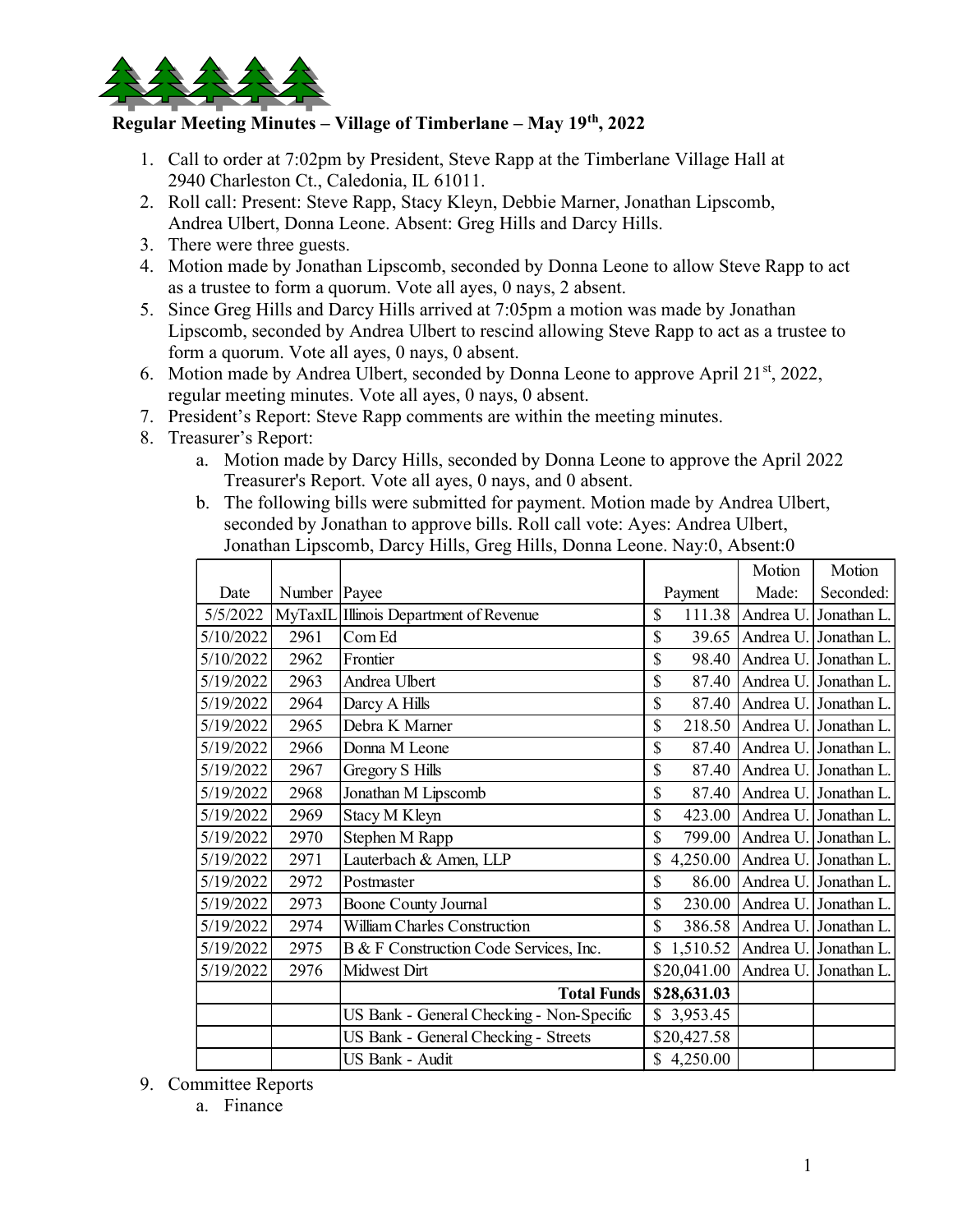- i. Stacy Kleyn contacted Social Security Administration regarding wages reported. The agent stated that SSA is missing the  $2<sup>nd</sup>$  &  $3<sup>rd</sup>$  quarter 941 reports for 2020. The forms were submitted in a timely manner and payment was received by the IRS as usual. Copies will be mailed to the SSA.
- ii. Stacy resolved a missing payment to the Boone County Journal which was mailed to Gatehouse Media Holdings and cashed by them but has not been received by the Journal. If approved, a new check will be issued direct to the BC Journal while Gatehouse investigates for possible refund.
- b. Planning and Zoning
	- i. The Johnson residence on Orth Rd contacted Steve Rapp about garbage piled up behind a house in the Timberlane subdivision. Steve will contact the Boone County Health Dept for information.
- c. Roads/Highways/Bridges
	- i. Steve Rapp received a call from Rene Harvey on Dawson Lake Rd stating that Midwest Dirt mowed day lilies in the ditch way before they bloomed. Nathan Walton resolved the issue with the resident by agreeing not to mow until the lilies die back.
	- ii. Resident Bob Lazzerini called asking for rock for water flow where Prairie Lane backs up to the Boone Lake rifle range. Steve Rapp will ask Midwest Dirt to investigate the situation.
	- iii. IDOT notified Steve Rapp about a barge planning to move on Dawson Lake Rd from IL76 that Boone Lake needs. Steve approved this to happen.
	- iv. Midwest Dirt will be adding gravel to the edges of 2021 asphalted roads.
	- v. Midwest Dirt successfully completed the Orth Road box culvert bridge cleanup to clear vegetation restricting waterways, remove tree debris and add riprap to the slumping bank.
	- vi. No updates on the Dawson Lake Road re-paving project with Boone County. Trustees will notify residents when work dates are received.
- d. Village Hall (located at 2940 Charleston Ct)
	- i. Jonathan Lipscomb offered to speak with Boone Lake about taking the mosquito larvae briquets in the storage room. Steve Rapp is asking Midwest Dirt and Chad's Excavating about signs and barricades.
	- ii. Commercial Lease agreement is needed to allow Timberlane Village to maintain its presence in the building. No update from the draft agreement under review by Trent Ferguson, Timberlane village attorney.
	- iii. Guests Louanne and Gordon Goetsch asked for an office room key and setback rules for Immanuel Lutheran Church signage. Steve suggested they contact Newbury Village homeowners' association concerning their storage shed inquiry.

## 10. Old Business

- a. Steve Rapp stated that June  $2<sup>nd</sup>$  will be the start of mosquito spraying this season.
- b. Once Greg Hills receives the village address list a new postcard with information on the single waste hauler project will be mailed to Timberlane residents.
- 11. New Business
	- a. Steve Rapp introduced guest Paul Loner from Newbury subdivision who is interested in filling the last trustee vacancy. Motion made by Darcy Hills, seconded